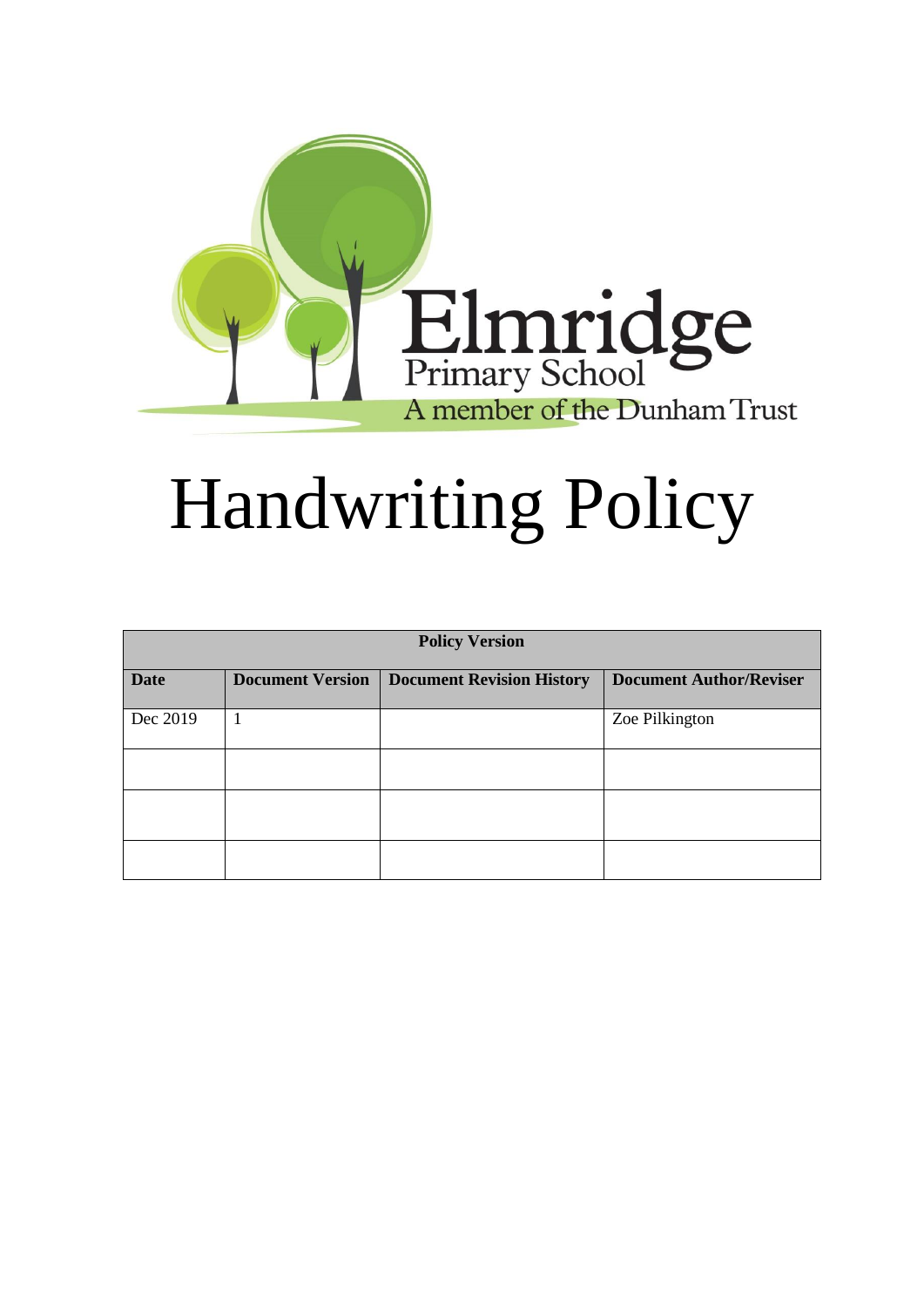# **1. Why teach handwriting?**

Given effective teaching, handwriting can be mastered by most pupils by the time they are seven or eight years old. This will enable them to develop a faster and more mature hand, ready for secondary school and adult life. The correct formation of all letters needs to become automatic and for many pupils this will require a lot of practice.

# 2. **Key aims of teaching handwriting at Elmridge**.

- a) To develop pupils' ability to communicate through the written word; this is a fundamental life skill.
- b) To give pupils more confidence in their written work and presentation, thereby raising their self-esteem.
- c) To develop the pupils' ability to form their letters and joins correctly before moving on to the next stage in the development of their handwriting where they can create their own style and increase their speed and fluency.

# **3. Progression in handwriting in the Elmridge curriculum**

# **Foundation Stage and Year 1**

Children will develop hand eye co-ordination, gross and fine motor skills to support handwriting.

For example:

- a) Children will use a range of tools to develop drawing lines and circles using gross motor skills e.g swirling ribbons, batting balls, painting.
- b) Children will use a range of materials to develop fine motor skills e.g. wax crayons, markers, pencils, sponges, chunky brushes, cotton wool balls, shaving foam, finger paints, etc.
- c) Children will practice manipulative skills e.g cooking, playing with constructions, threading and playing instruments.
- d) Children will use variety of tools and paper, indoors and outdoors for purposeful writing. e.g role play, labelling, making cards.
- e) Children will physically develop the movements of letter shapes using gross motor skills (often linked to music and sounds) to gain confidence with the basic movements and flow of writing.
- f) In year 1 children sit correctly at a table, holding a pencil comfortably and correctly. They begin to form lower-case letters in the correct direction, starting and finishing in the right place and form capital letters. Children understand which letters belong to which handwriting 'families' (ie letters that are formed in similar ways) and practise these.

# **How to hold a pencil**

From Foundation Stage onwards, pupils should be encouraged to hold a writing implement in the correct manner. The pencil should be positioned so that there is equal pressure between the thumb, the side of the middle finger and the tip of the index finger. All fingers are bent slightly. This is called a "tripod grip" or "tripod pencil grasp".

The tripod grip allows a person to write more quickly and easily, while a tight or awkward grip can slow writing.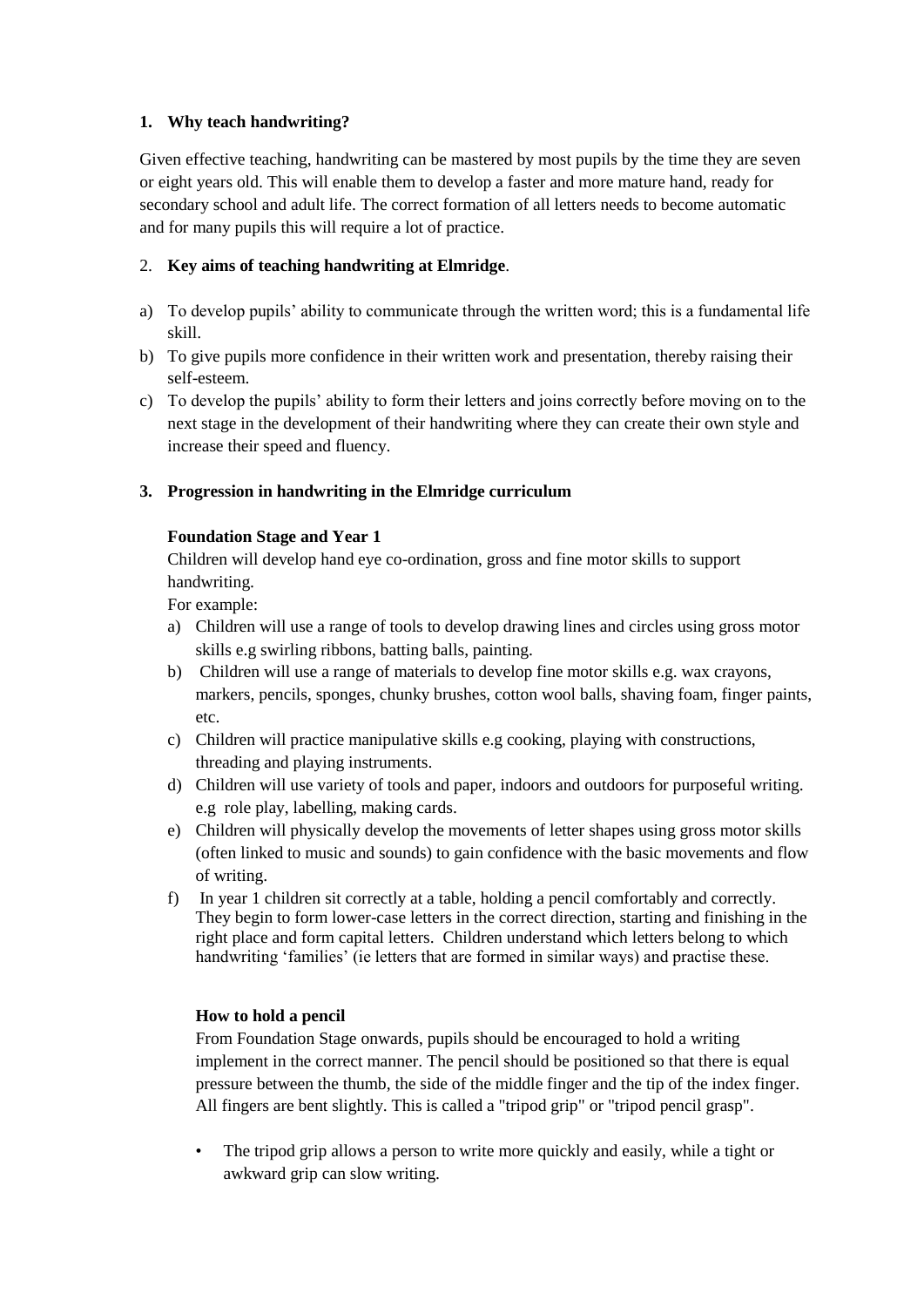The tripod grip avoids physical problems to the hand and wrist. Carpal tunnel syndrome can become a problem later in life when continual aggravation from clenching a pencil - a habit that is formed in childhood- causes the ligaments in the wrist to become inflamed.

# **Year 2**

Joins will be taught in formal, discreet lessons in accordance with the Nelson scheme. Children will:

- form lower-case letters of the correct size relative to one another
- start using some of the diagonal and horizontal strokes needed to join letters and understand which letters, when adjacent to one another, are best left unjoined
- write capital letters and digits of the correct size, orientation and relationship to one another and to lower-case letters
- use spacing between words that reflects the size of the letters
- When letters are formed correctly, children will begin practising the joins in their handwriting books.
- More able children aim to use joined writing in their classwork before the end of the academic year. And may begin using a blue ink pen during these sessions.

# **Lower Key Stage Two**

Pupils continue to develop their handwriting skills through discreet handwriting sessions. The four joins will once again be systematically revisited and the importance of joined writing to aid presentation and legibility is emphasised. All errors are to be identified by teachers and corrected through the setting of targets. Handwriting pens will be used in handwriting books, in special pieces of presentation work and when publishing final drafts of Literacy work. More able children in year 4 may begin using blue ink pens in more classwork where appropriate.

#### **Upper Key Stage Two**

Handwriting practice will continue. Children will need reminders about joins and any remaining inconsistencies in letter formation. It is recognised that at this stage children like to develop a more personal style: this is permitted if neatness and legibility are maintained and the correct joins are used. Neatness of pupils' handwriting may fluctuate, for example if pupils are performing a timed piece of writing; however, letter forms, joins and sizes should be correct. The importance of handwriting should be emphasised in all curriculum areas, not just in literacy.

Throughout Year 4, 5 and 6 handwriting should continue to be taught. The lessons may be less frequent but good practice should be reinforced regularly in a structured manner so pupils do not let their standards dip or resort to printing.

# **4. Teaching**

Teaching of handwriting from the Foundation Stage to Year 3 should:

- be planned around specific objectives
- involve short, pacey lessons. Handwriting is to be taught regularly through short, focused sessions and may be linked with spelling, grammar or phonics objectives. Teaching generally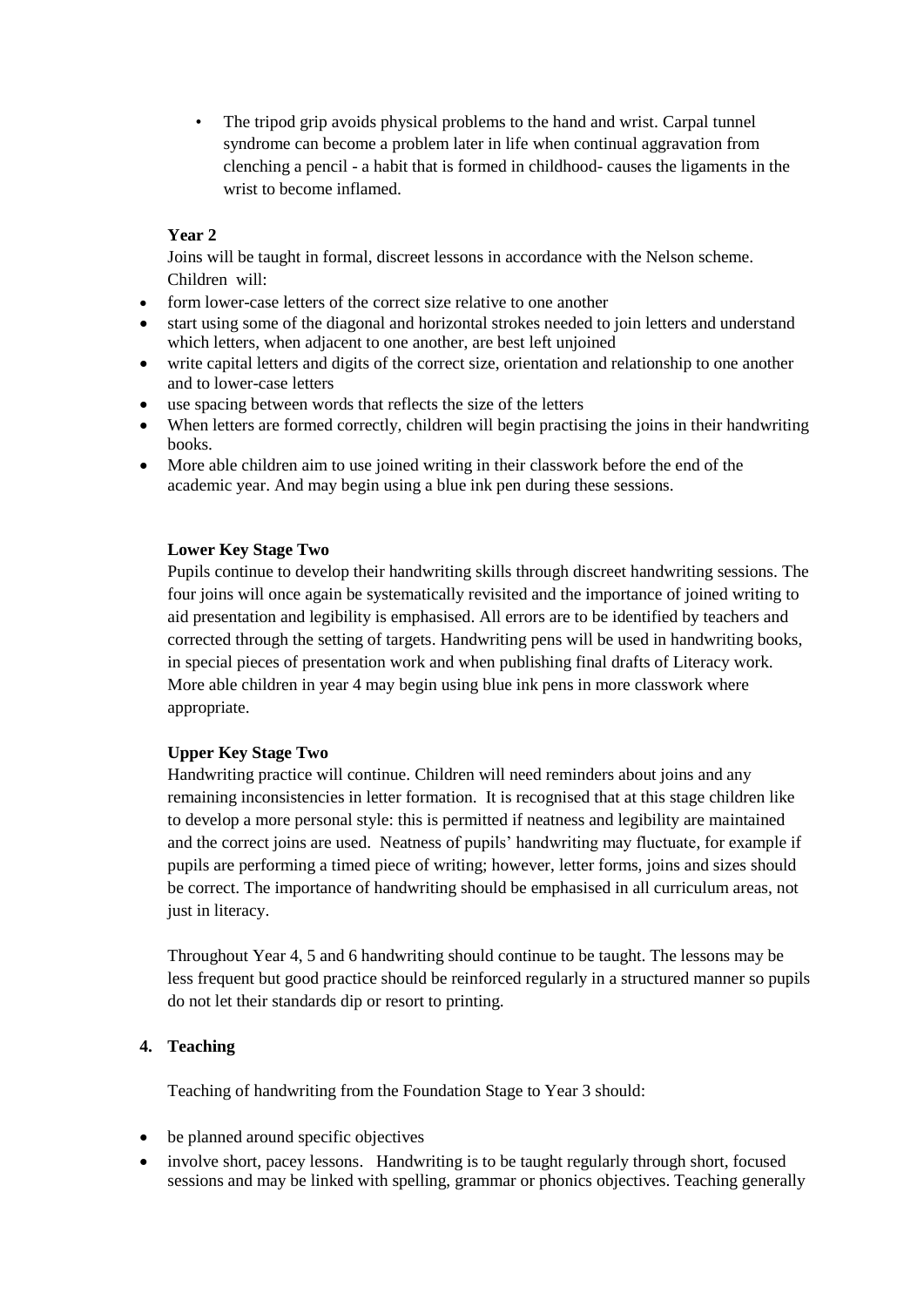occurs outside English lessons, although shared and guided writing also provides additional opportunities for the modelling and monitoring of handwriting.

- include teacher modelling. Handwriting is a skill which needs to be taught explicitly. Since handwriting is essentially a movement skill, correct modelling of the agreed style by the teacher is very important; it is not sufficient to require pupils to copy models from a published scheme or worksheet.
- involve a mixture of activities that engage visual, auditory and kinaesthetic learners.
- incorporate structured progression according to the scheme of work/medium term plan
- be responsive to assessments made in work undertaken in handwriting lessons as well as other curriculum areas.

#### **5. Scheme of work**

Elmridge Primary School uses the Nelson handwriting scheme. This involves the teaching of lower case, upper case, capital letters, ascending letters, descending letters, break letters and the four handwriting joins. Specific handwriting lines are used to demonstrate letter sizes and shapes. These lines are used in Nelson textbooks, practice workbooks as well as exercise books used for handwriting.

# **Progression of handwriting skills years 1-6**

# Year 1

- Sit correctly holding a pencil comfortably and correctly.
- Begin to form lower-case letters in the correct direction, starting and finishing in the right place.
- Form capital letters.
- Form digits 0-9.
- Understand which letters belong to which handwriting 'families' and practise these.

# Year 2

- Form lower-case letters of the correct size relative to one another.
- Start using some of the diagonal and horizontal strokes needed to join letters, and understand which letters, when adjacent to one another, are best left unjoined.
- Write capital letters and digits of the correct size, orientation and relationship to one another and to lower case letters.
- Use spacing between words that reflects the size of the letters.

# Years 3-4

- Use the diagonal and horizontal strokes needed to join letters, and understand which letters, when adjacent to one another, are best left unjoined.
- Increase the legibility and quality of their handwriting e.g. by ensuring that the downstrokes of letters are parallel and equidistant, that lines of writing are spaced sufficiently so that the ascenders and descenders of letters do not touch.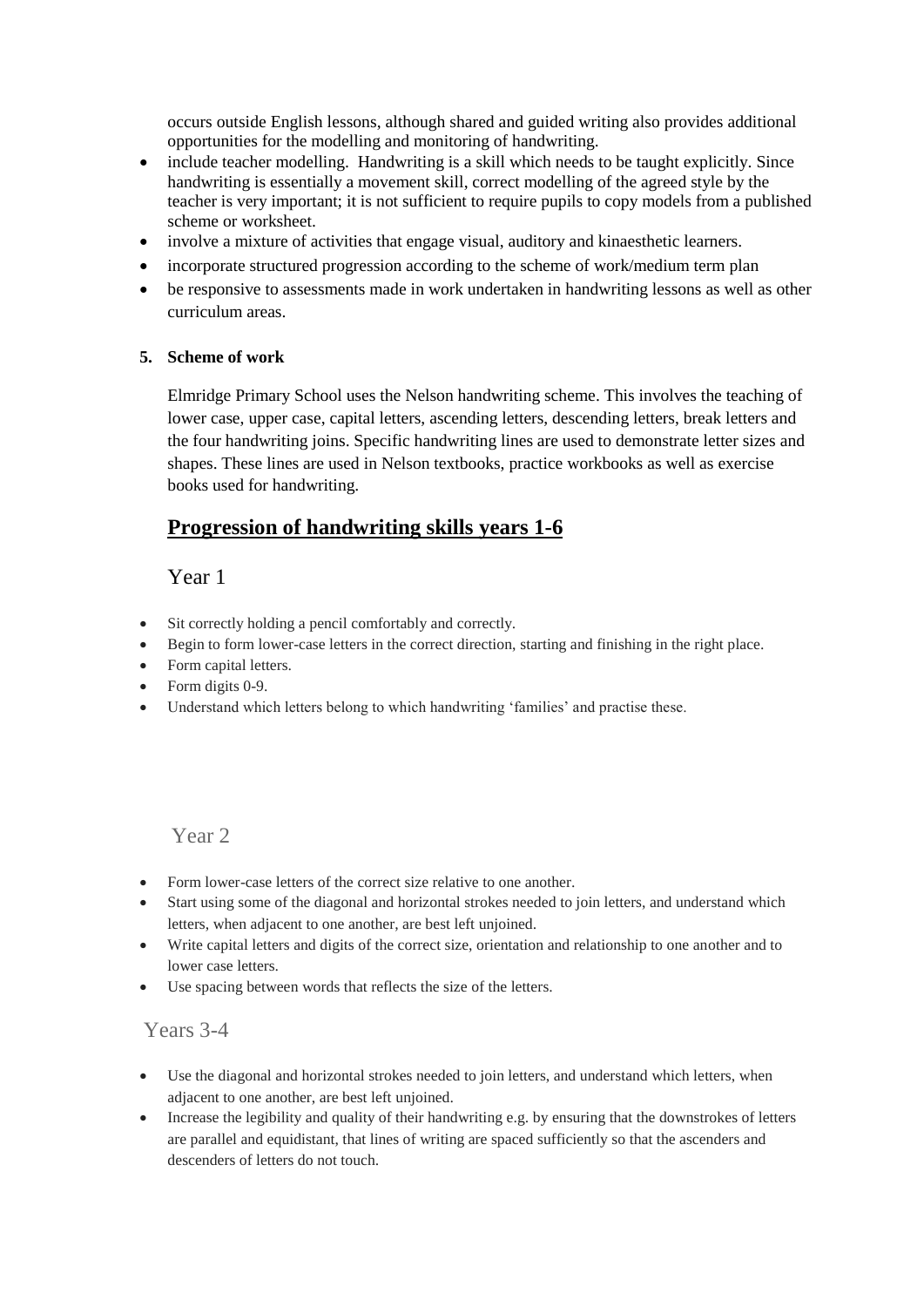# Years 5-6

- Write legibly, fluently, with increasing speed and personal style by:
- Choosing which shape of a letter to use when given choices and deciding as part of their personal style, whether or not to join specific letters.
- Choosing the writing implement that is best suited for a task (e.g. quick notes, letters).

# **6. Equal opportunities**

All pupils, regardless of ability, race or gender are given equal access to resources. Classroom Management takes into account such issues, and uses curriculum materials which are not biased.

# **7. Resources (See Presentation Policy)**

- Foundation Stage children are to be given access to a variety of suitable implements e.g. crayons, large felt pens, ribbons and sand.
- In Years 1 and 2 children are to use pencils beginning with thicker, triangular shaped pencils for easier grip. Pupils can then move on to regular sized pencils. Pencil grips can be used where appropriate. More able children in year 2 may use a blue ink pen if joining with accuracy for handwriting.
- In Years 3 and 4 children should use regular pencils. Ink pens are introduced for handwriting and special pieces of writing. No ink pens should be used in Mathematics work.
- In Years 5 and 6 children are to be encouraged to use ink pens for most classwork. This is at the discretion of the class teacher depending upon ability and need. No biros are to be used. In Mathematics work, no ink pens should be used.

# **8. Assessment**

Pupils' handwriting should be assessed in accordance with the English assessment policy. In Key Stage Two, Assessing Pupils' Progress sheets are used to regularly assess progress in handwriting.

Day to day assessments are undertaken from work in handwriting lessons and noted on the back of planning sheets. A different group of writers should be focussed upon each week and key areas for pupils to work on, which arise from teacher assessment should be communicated in the form of targets in the back of the front covers of the pupils' books.

# **9. Management and the co-ordinator's role**

The English co-ordinator, supported by all members of staff, is responsible for overseeing handwriting standards within the school.

The English co-ordinator should:

- develop own expertise and demonstrate good practice in their handwriting
- audit all aspects of the area of handwriting within the school